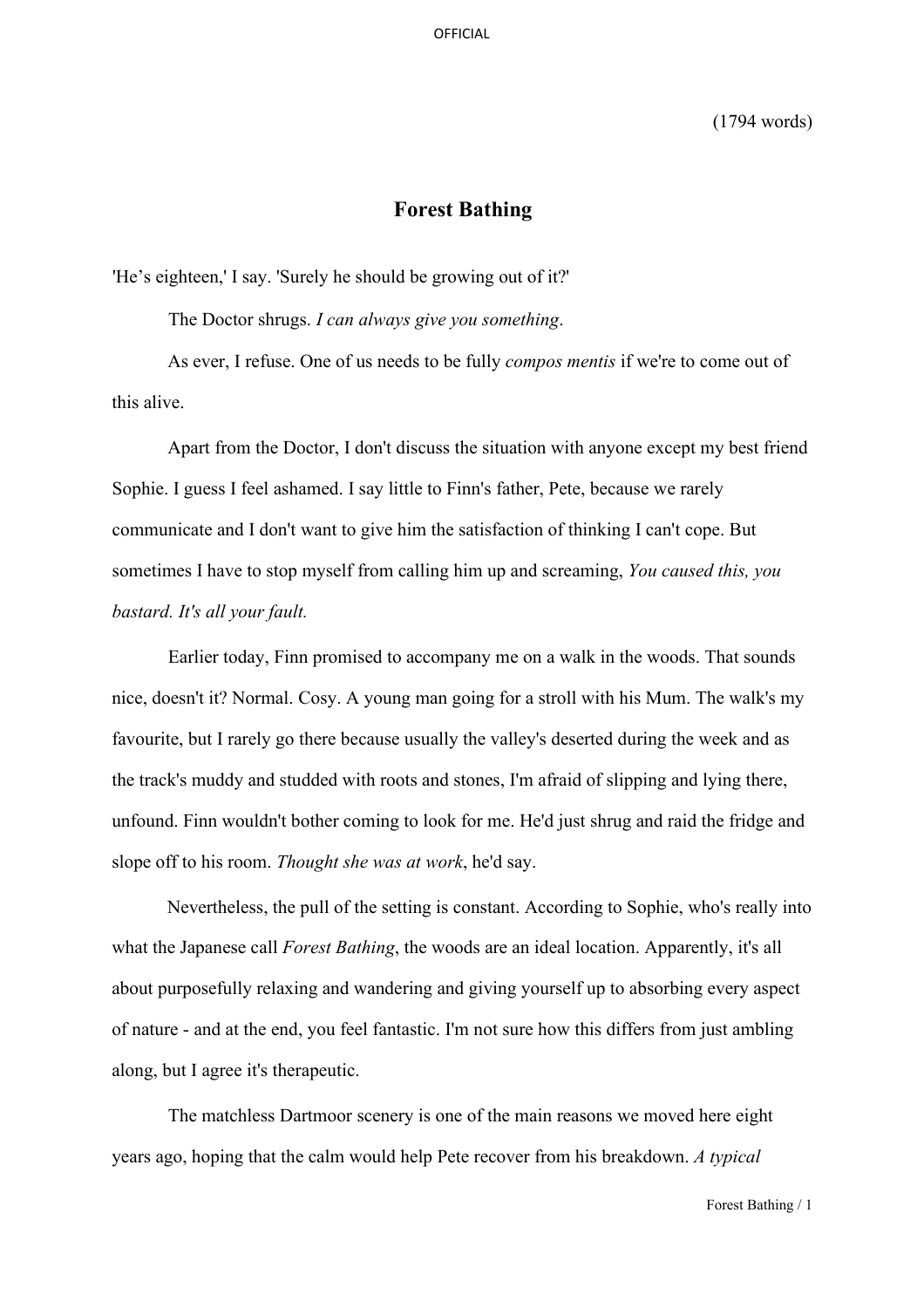*pattern of urban stress* was the diagnosis. So we decided to escape to the country where he could do a lesser job working from home. The move would be good for us all. Certainly, it was good for him. Within two years, he felt so rejuvenated he left us for the woman who ran the local Post Office and moved with her to the Lake District. *You can keep the house,* he announced when he told me he was off. *I don't want to disrupt your lives.* 

Well, thanks, Pete, but these days, with Finn, my life is a ceaseless bombardment of disruption, which is why I so often think about the walk. It's magical; I can see it clearly when I close my eyes. A precarious path tenaciously following the contours of a crystal-clear river that rushes and roars like an unleashed beast, its power replenished by numerous small waterfalls cascading down the towering granite crags that form the valley's flanks. Although vertiginous, these cliffs are thickly wooded with pine and beech, with just enough light filtering through to sustain an undergrowth of ivy, moss and ferns. All you can hear is the rushing water; all you can smell is damp loam and the indefinable tang of clean, virgin air. Stop and tilt your head back, and the sky seems a dream away. Not that I do that very often. On the path above the river, you might lose your balance and fall.

'It's my birthday today,' I announced to Finn this morning when eventually he emerged from his pit.

'Yeah,' he muttered, without even looking my way.

'No card?' I asked, wickedly determined not to let him off the hook.

He shrugged,' Skint, aren't I?'

I told him it didn't matter. I lied. Of course, it mattered; it seared me like a branding iron. He couldn't even be bothered to draw me a picture and scrawl a message surrounded by kisses and love-hearts. Or pick me a bunch of wildflowers. He used to do that when he was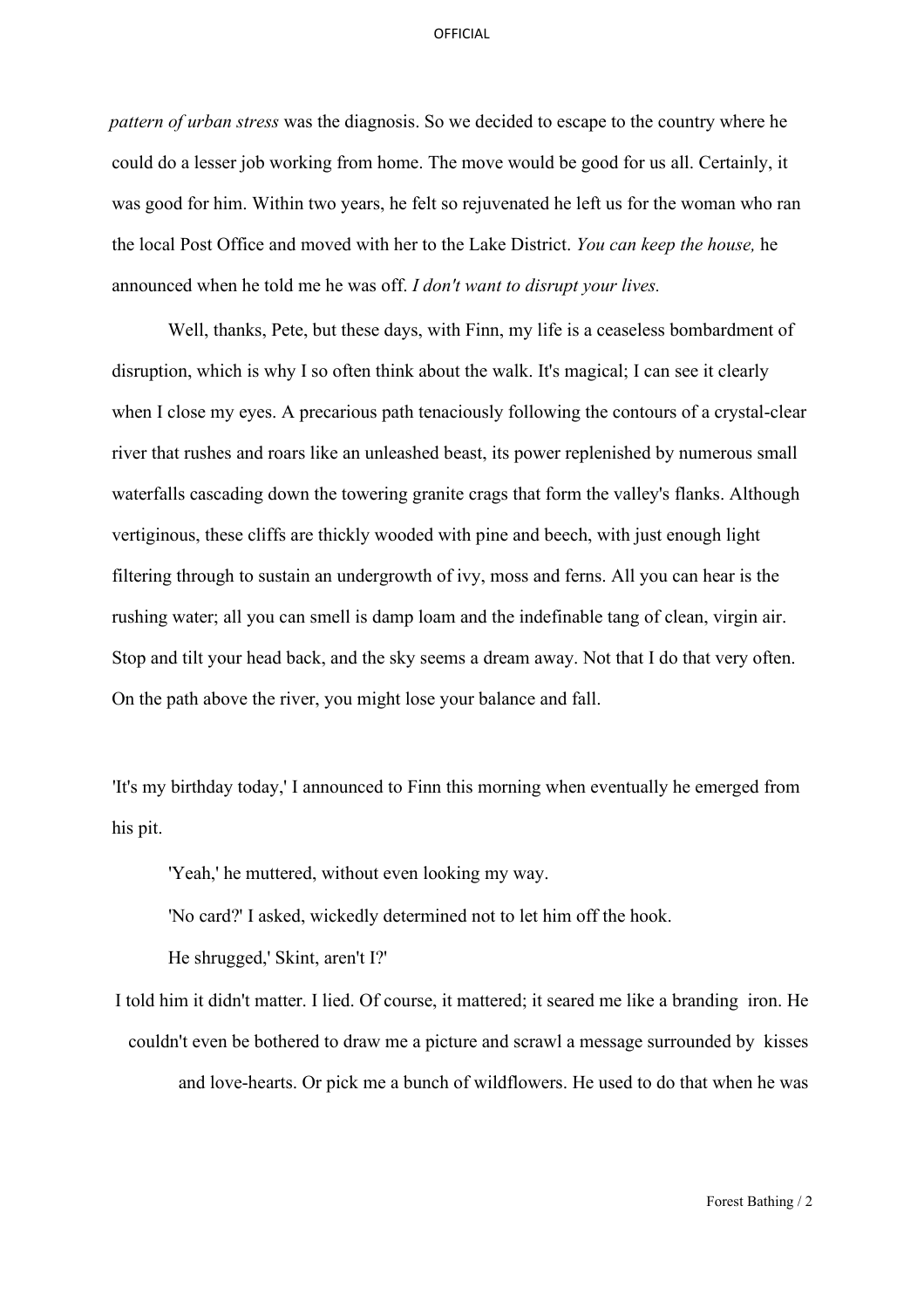little and not just on my birthday. He did it to say, *I love you, Mum*. Because then, he did. These days I'm glad I've got those little notes as proof. There's no evidence of it otherwise. Having expected today's indifference, I was ready for him. 'Do you need some money, then?' I asked, my back to him, nonchalant.

'Yeah. Be good.'

'How much?'

'Twenny...?'

I gritted my teeth. *For what?* I wanted to say. But I already knew the answer: for cigarettes, hash, booze, crap food instead of the wholesome meals I cook that he pokes at and leaves on his plate.

'Okay. Tell you what, as it's my birthday and I've got the day off, I'll give you fifty if you do something for me.'

Silence.

'Come for a walk in Withecombe Woods; it'd be a delightful treat.'

He said nothing.

'Perhaps we might take a flask of coffee, some biscuits – have a little picnic? You used to like that.' I say this for my own benefit. It's my way of seeing how far I have to push things before he responds. Today he lets it pass.

'When?'

'Oh, I don't know. Two o'clock? Give us time for a good walk, and we'll still be back by five. Plenty of day left after that.' Left for what? For me to spend my birthday evening alone. And for you to retreat to your disgusting pit to do bugger-all before you get on your bike and head off in pursuit of people and activities I can't bear to think about. 'I take it you haven't got any other plans?'

'Nope.'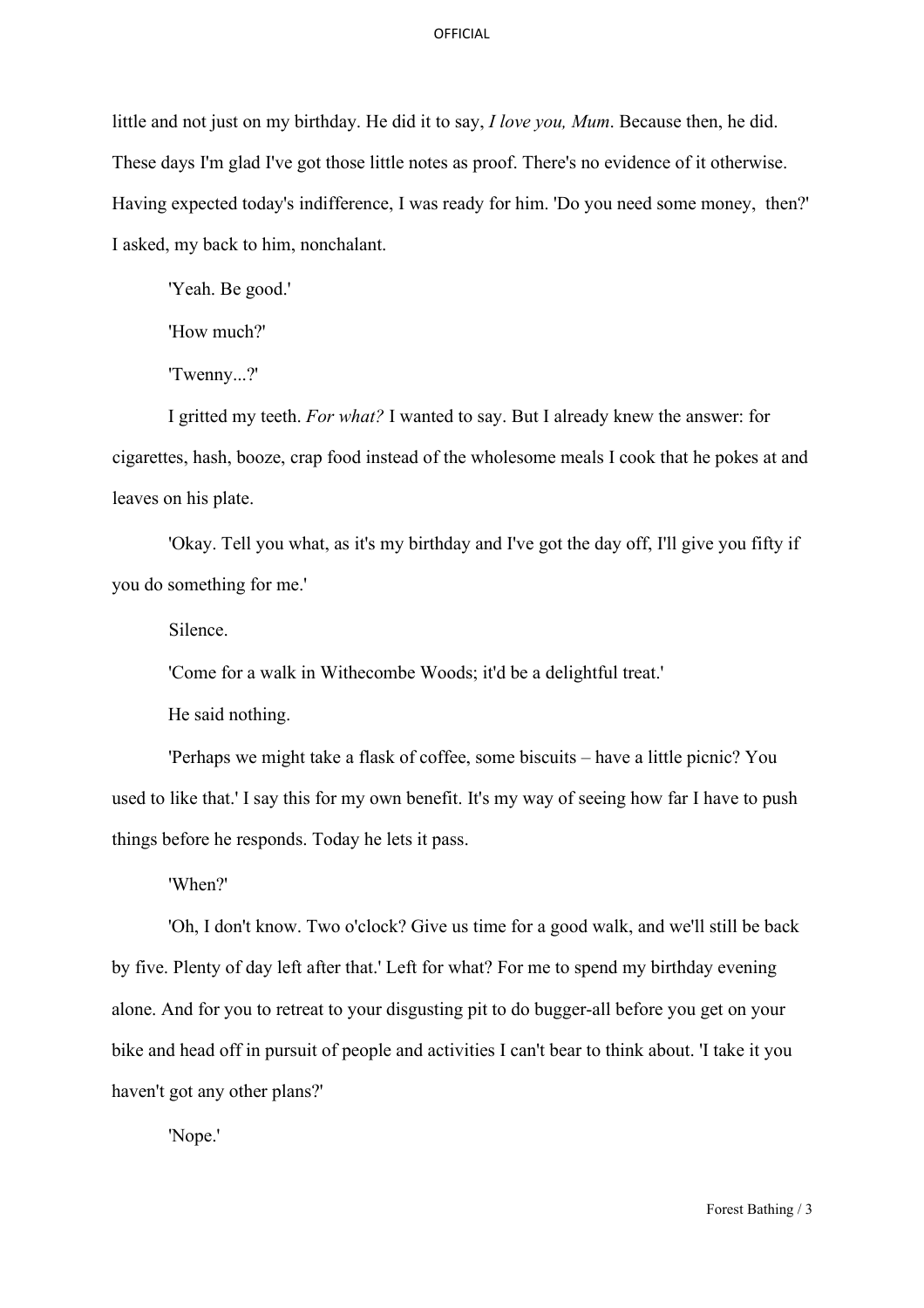I looked right at him then: six feet tall, broad-shouldered, ruggedly good-looking. Despite the abuse he heaps upon his body, his physique's still impressive. He used to be a Junior Swimming Champion before Pete left home. Now, every time I study him I want to scream, *What is wrong with you? Dropped out of school, failed your exams, sacked from your bar job, lost your driving licence within the first month. STOP IT! GROW UP!* But I've done that. It doesn't work.

'Do you want dinner tonight?'

'Nah. Leave it.'

'Okay. See you at two then.'

He grunted, picked up the bowl of cereal and mug of coffee he'd made without asking if I'd like one, and left the room. *Happy Birthday, Mum*!

*I do it all. Mindfulness, Meditation, Forest Bathing, Yoga. Anything to quell the incessant rage that bubbles inside me like a vat of molten tar. But sometimes, mind over matter isn't enough. I'm so full of undigested resentment I feel I could be physically sick. And now, I've had enough. I've decided that I can't wait any longer for him to grow out of it – I'm losing faith that he will – so I've got to engineer a change. For years I've nurtured the hope that there's still an underlying ember of affection in our relationship that might be rekindled; now I need to know I'm not wrong. So I'm going to apply some pressure to shock him into growing up. He was a lovely child; he can still become a decent man. If he cared about me once, he can again. Can't he?* 

I drove us to the edge of the woods; we said nothing on the way. We got out, and he matched my pace as we walked down the muddy track to the bridge across the river. I scanned the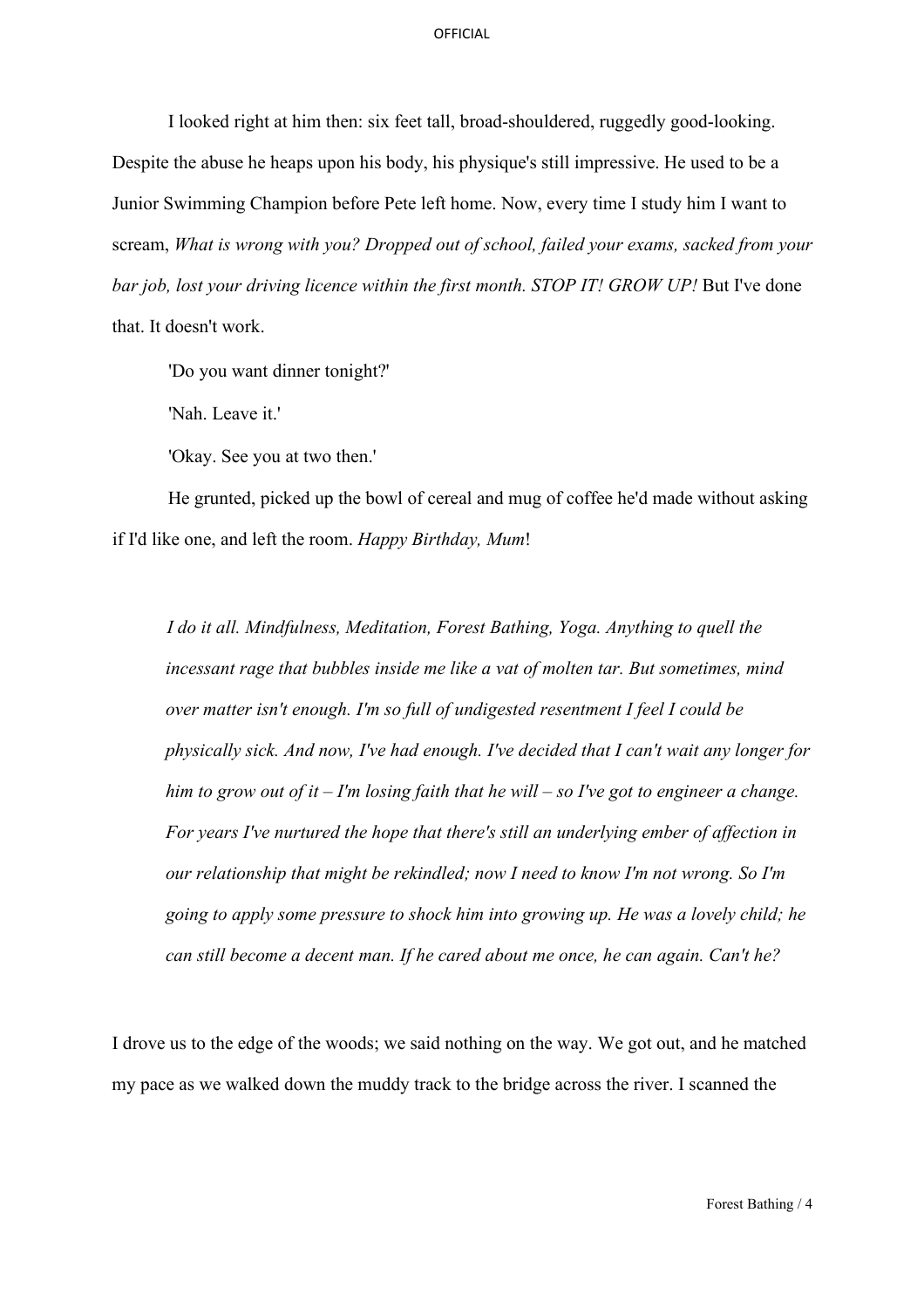scene; the water was high, wide, gushing over barely-concealed rocks. I knew that further upstream, where it's narrower, it'd be even more powerful.

On the other side of the bridge, where the path starts, there's only room to walk single file. 'You go first,' I told him. 'You're faster than me.'

He shrugged.

'Don't go too quickly, though; we are supposed to be together.' I made an effort to sound light-hearted; it was part of the plan. I needed him to be close to me, touching distance when we reached the right place.

We walked in silence for maybe half an hour. We were deep in the woods, and as predicted, we hadn't seen a soul. *Whatever happens here stays here, the truth will never be known*. When we were nearly there, at the spot I had in mind, I felt my chest tighten. *It'll be quick. But it has to be right.* My heart started to race, and I forced myself to take deep breaths; I had to stay calm. I knew what I wanted to achieve. For months, every time I've reached breaking point, I've thought about it.

*It's time.* We were there.

I glanced at the tumultuous river several yards beneath us: there was a chance that someone falling in there might not survive, but I was prepared to take the risk. Finn was mere feet ahead when I shouted his name. As he turned, frowning with irritation, I stepped into the void. At the precise moment my body connected with the rocks I saw him on the bank above me, his face a mask of raw horror and disbelief.

*That* was what I'd wanted to see. *That* was what mattered.

The last thing I registered was his scream: 'Mum!'

Later, the police told me that we'd both been swept downstream. I ended up caught by rocks, which is what I'd assumed might happen; fortunately my head was above water. I can hardly